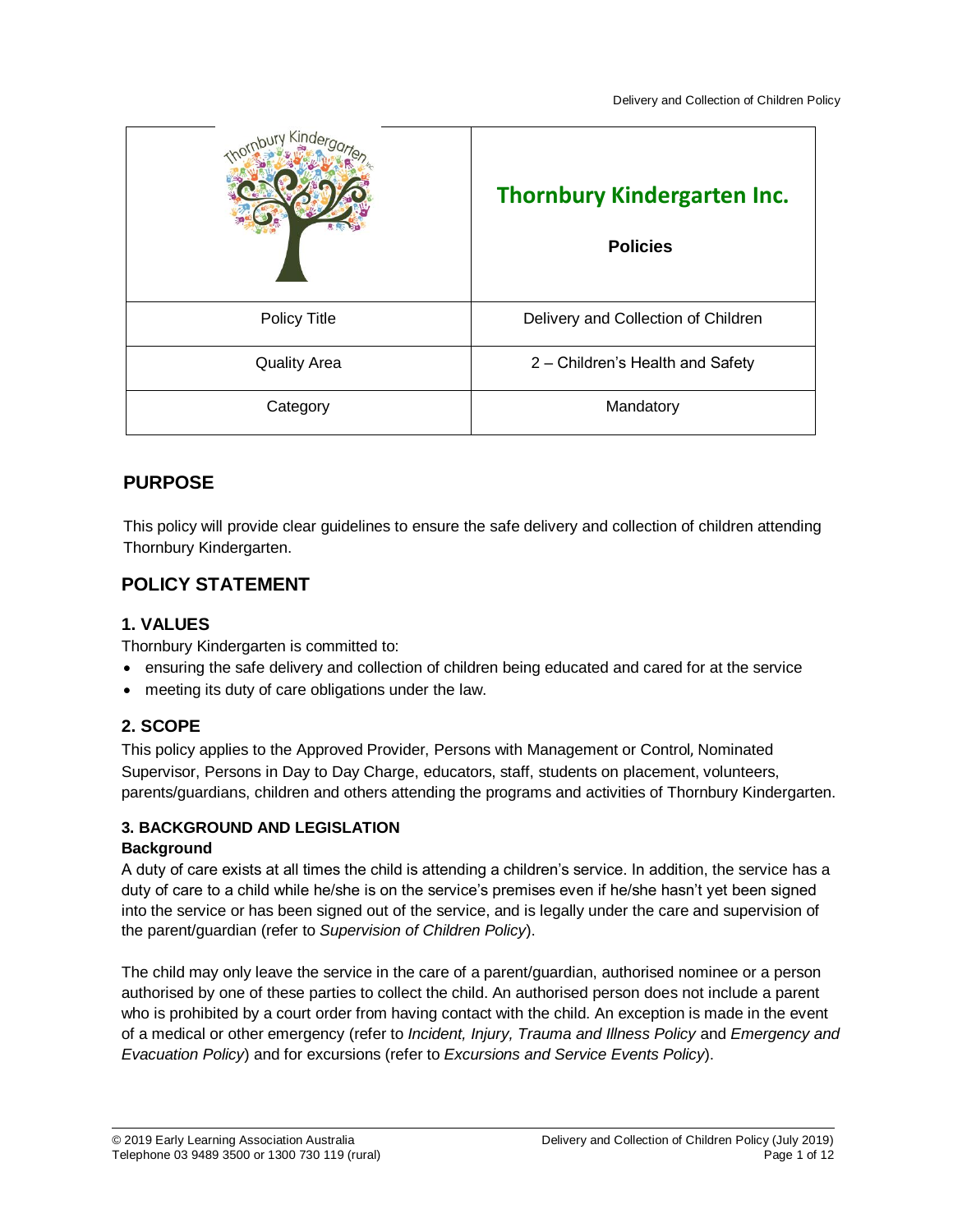The National Law and National Regulations do not specify a minimum age limit for an authorised nominee. Each service will need to determine if a person under the age of 18 is able to be an authorised nominee and, if so, what constitutes the minimum acceptable age at that service.

Thornbury Kinder has not set a minimum age for an authorised nominee. The Nominated Supervisor is responsible for assessing whether a proposed authorised nominee under the age of 18 is acceptable based on:

- a discussion with the parent(s)/guardian(s) regarding the reasons for the an under age authorised nominee being responsible for pick up or drop off
- the Duty of Care owed by the Authorised Provider
- any other relevant circumstances.

### **Legislation and standards**

Relevant legislation and standards include but are not limited to:

- *Children, Youth and Families Act 2005* (Vic)
- *Education and Care Services National Law Act 2010*: Sections 167, 170
- *Education and Care Services National Regulations 2011*: Regulations 99, 168(2)(f)
- *Family Law Act 1975* (Cth)
- *National Quality Standard*, Quality Area 2: Children's Health and Safety Standard 2.3 Safety: Each child is protected

The most current amendments to listed legislation can be found at:

- Victorian Legislation Victorian Law today: [http://www.legislation.vic.gov.au](http://www.legislation.vic.gov.au/)
- Commonwealth Legislation ComLaw: <http://www.comlaw.gov.au/>

## **4. DEFINITIONS**

The terms defined in this section relate specifically to this policy. For commonly used terms e.g. Approved Provider, Nominated Supervisor, Regulatory Authority etc. refer to the General Definitions section of the PolicyWorks manual provided in each foyer.

**Attendance record:** Kept by the service to record details of each child attending the service including name, time of arrival and departure, signature of person delivering and collecting the child or of the Nominated Supervisor or educator (Regulation 158(1)).

**Authorised nominee:** (In relation to this policy) a person who has been given written authority by the parents/guardians of a child to collect that child from the education and care service. These details will be on the child's enrolment form.

The National Law and National Regulations do not specify a minimum age limit for an authorised nominee. Each service will need to determine if a person under the age of 18 is able to be an authorised nominee and, if so, what constitutes the minimum acceptable age at that service.

**Duty of care:** A common law concept that refers to the responsibilities of organisations to provide people with an adequate level of protection against harm and all reasonable foreseeable risk of injury.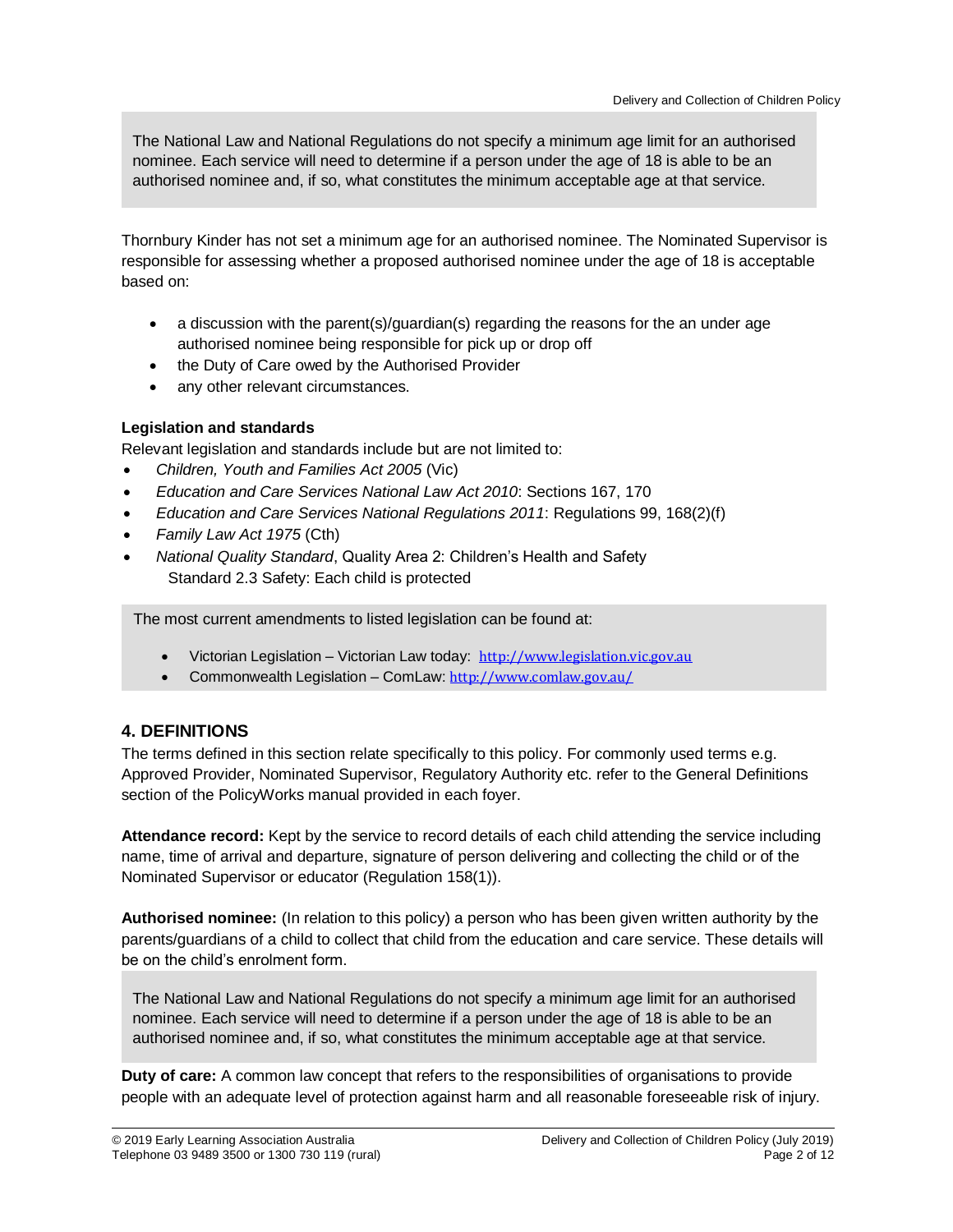**Inappropriate person:** A person who may pose a risk to the health, safety or wellbeing of any child attending the education and care service, or whose behaviour or state of mind make it inappropriate for him/her to be on the premises e.g. a person under the influence of drugs or alcohol (Act 171(3)).

**Incident, Injury, Trauma and Illness Record:** Contains details of any incident, injury, trauma or illness that occurs while the child is being educated and cared for by the service. Any incident, injury, trauma or illness must be recorded as soon as is practicable but not later than 24 hours after the occurrence. Details required include the:

- name and age of the child
- circumstances leading to the incident, injury, trauma or illness (including any symptoms)
- time and date
- details of action taken by the service including any medication administered, first aid provided, or medical personnel contacted
- details of any witnesses
- names of any person the service notified or attempted to notify, and the time and date of this
- signature of the person making the entry, and time and date of this.

These details must be kept for the period of time specified in Regulation 183. A sample Incident, Injury, Trauma and Illness Record is available on the ACECQA website.

**Medication record:** Contains details for each child to whom medication is to be administered by the service. This includes the child's name, signed authorisation to administer medication and a record of the medication administered, including time, date, dosage, manner of administration, name and signature of person administering the medication and of the person checking the medication if required (Regulation 92). A sample medication record is available on the ACECQA website.

**Serious incident:** A serious incident is defined in Regulation 12 as:

- the death of a child while being educated and cared for by the service
- any incident involving an injury or trauma, or the illness of a child that requires or ought to have required:
	- attention of a registered medical practitioner, or
	- attendance at a hospital

examples include whooping cough, broken limb, anaphylaxis reaction

- any incident requiring attendance by emergency services
- a circumstance where a child appears to be missing, is unaccounted for, has been removed from the service contrary to the Regulations, or has been locked in or out of the service premises.

The Approved Provider must notify the Regulatory Authority (Department of Education and Training (DET)) in writing within 24 hours of a serious incident occurring at the service (Regulation 172(2)(a)). The Notification of a Serious Incident Form (available on the ACECQA website) is to be completed and submitted online using the National Quality Agenda IT System (NQA ITS). Records are required to be retained for the periods specified in Regulation 183.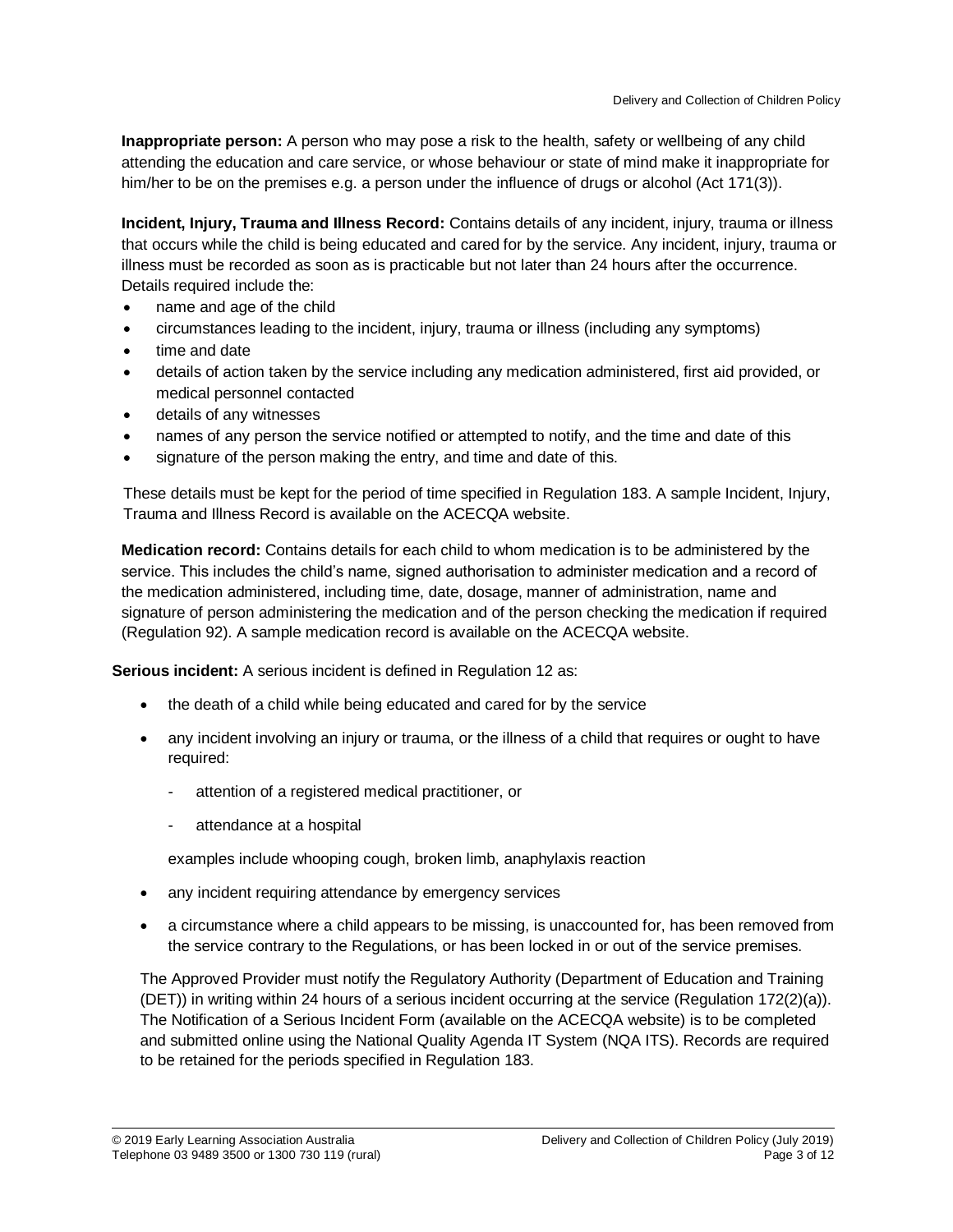**Unauthorised person:** (in relation to this policy) is any person who has not been listed as an authorised nominee on the child's enrolment form.

## **5. SOURCES AND RELATED POLICIES**

### **Sources**

- Australian Children's Education and Care Quality Authority (ACECQA): [www.acecqa.gov.au](http://www.acecqa.gov.au/)
- DET, Licensed Children's Services, phone 1300 307 415 or email [licensed.childrens.services@edumail.vic.gov.au](mailto:licensed.childrens.services@edumail.vic.gov.au)

### **Service policies**

- *Acceptance and Refusal of Authorisations Policy*
- *Child Safe Environment Policy*
- *Dealing with Medical Conditions Policy*
- *Emergency and Evacuation Policy*
- *Enrolment and Orientation Policy*
- *Excursions and Service Events Policy*
- *Fees Policy*
- *Incident, Injury, Trauma and Illness Policy*
- *Privacy and Confidentiality Policy*
- *Road Safety and Safe Transport Policy*
- *Supervision of Children Policy*

# **PROCEDURES**

### **The Approved Provider is responsible for:**

- ensuring parents/guardians have completed the authorised nominee (refer to *Definitions*) section of their child's enrolment form, and that the form is signed and dated (refer to *Enrolment and Orientation Policy*)
- providing an attendance record (refer to *Definitions*) that meets the requirements of Regulation 158(1) and is signed by the parent/guardian or authorised nominee on delivery and collection of their child from the service every day
- ensuring a child does not leave the service except with a parent/guardian or authorised nominee, or with the written authorisation of one of these (refer to Attachment 2 – Authorisation Form) or in the case of a medical or other emergency (Regulation 99) (refer to *Acceptance and Refusal of Authorisations Policy*, *Dealing with Medical Conditions Policy*, *Incident, Injury Trauma and Illness Policy* and *Child Safe Environment Policy*)
- ensuring a child is not taken outside the service premises on an excursion except with the written authorisation of a parent/guardian or authorised nominee (refer to *Excursions and Service Events Policy*)
- ensuring authorisation procedures are in place for excursions and other service events (refer to *Excursions and Service Events Policy*)
- ensuring that there are procedures in place when a child is given into the care of another person, such as for a medical or other emergency (refer to *Emergency and Evacuation Policy* and *Incident, Injury, Trauma and Illness Policy*)
- ensuring that there are procedures in place when a parent/guardian or authorised nominee telephones the service to advise that a person not listed on their child's enrolment form will be collecting their child (refer to Attachment 1 – Authorisation procedures)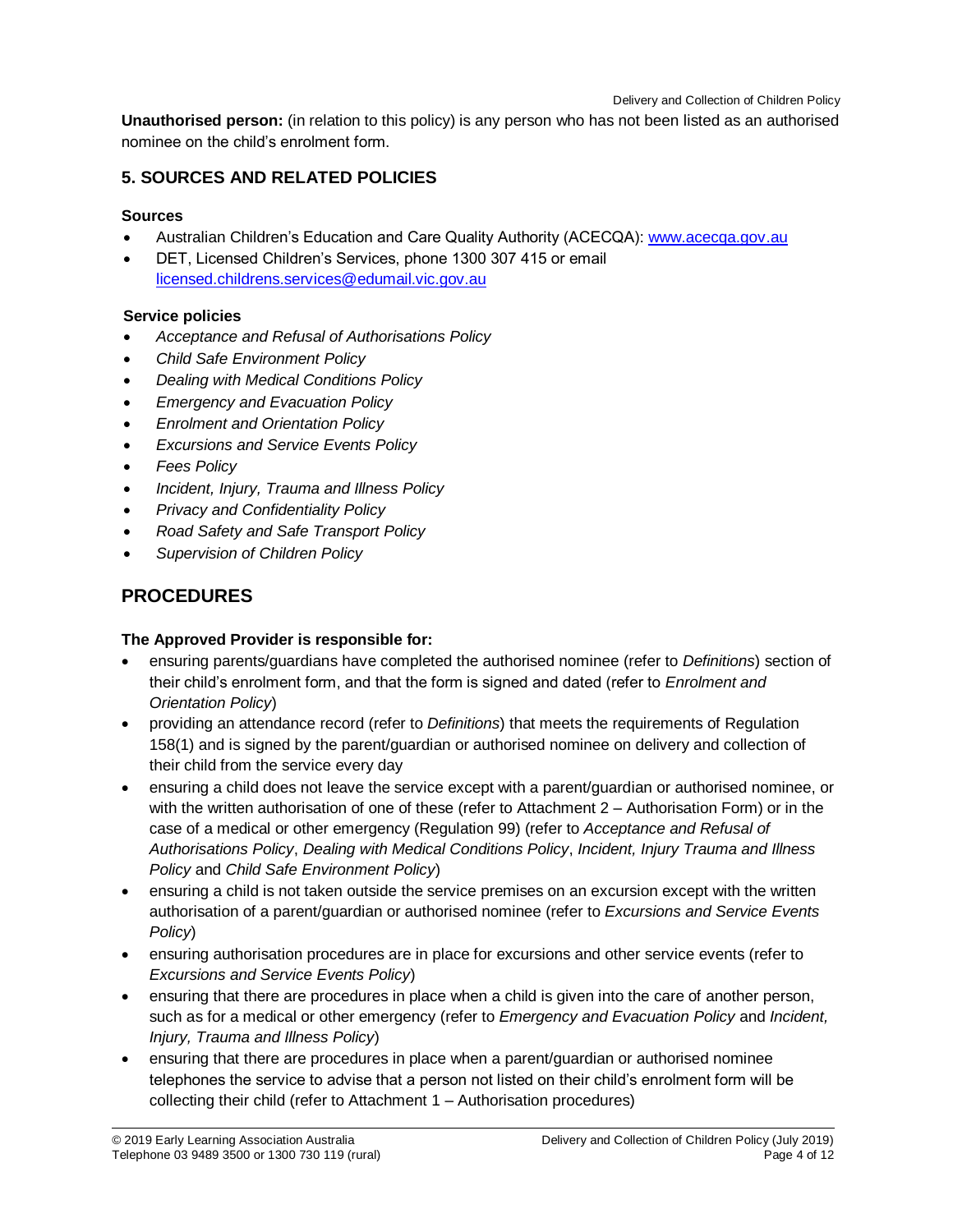- ensuring that parents/guardians or authorised nominees are contacted in the event that an unauthorised person arrives to collect a child from the service, and that appropriate procedures are followed (refer to Attachment 1 – Authorisation procedures)
- ensuring that there are procedures in place if an inappropriate person (refer to *Definitions*) attempts to collect a child from the service (refer to Attachment 3 – Procedures to ensure the safe collection of children)
- keeping a written record of all visitors to the service, including time of arrival and departure
- ensuring procedures are in place for the care of a child who has not been collected from the service on time (refer to Attachment 4 – Procedures for the late collection of children)
- ensuring that the educator-to-child ratios are maintained at all times children are in attendance at the service (including when children are collected late from the service) according to the requirements of Regulation 123 (refer also to *Supervision of Children Policy*)
- notifying DET in writing within 24 hours, and the parents as soon as is practicable, in the event of a serious incident (refer to *Definitions*), including when a child has left the service unattended by an adult or with an unauthorised person (Regulations 12, 86, 176)
- providing parents/guardians with information regarding procedures for delivery and collection of children prior to their child's commencement at the service
- ensuring that educators and staff comply with the service's *Road Safety and Safe Transport Policy*
- encouraging parents/guardians to comply with the service's *Road Safety and Safe Transport Policy*.

#### **The Nominated Supervisor or Person in Day to Day Charge is responsible for:**

- ensuring a child does not leave the service except with a parent/guardian or authorised nominee, or with the written authorisation of one of these (refer to Attachment 2 – Authorisation Form) or in the case of a medical or other emergency (refer to *Acceptance and Refusal of Authorisations Policy*, *Dealing with Medical Conditions Policy*, *Incident, Injury Trauma and Illness Policy* and *Child Safe Environment Policy*)
- ensuring a child is not taken outside the service premises on an excursion except with the written authorisation of a parent/guardian or authorised nominee (refer to *Excursions and Service Events Policy*)
- ensuring that educator-to-child ratios are maintained at all times children are in attendance at the service (including when children are collected late from the service) according to the requirements of Regulations 123 and 360 (refer also to *Supervision of Children Policy*)
- ensuring children are adequately supervised at all times (refer to *Supervision of Children Policy*)
- following the authorisation procedures listed in Attachment 1
- following the procedures to ensure the safe collection of children (refer to Attachment 3 Procedures to ensure the safe collection of children)
- following the procedures for late collection of children (refer to Attachment 4 Procedures for the late collection of children)
- ensuring that educators and staff comply with the service's *Road Safety and Safe Transport Policy*
- encouraging parents/guardians to comply with the service's *Road Safety and Safe Transport Policy*.

#### **Educators are responsible for:**

- ensuring the attendance record is signed by the parent/guardian, authorised nominee, Nominated Supervisor or an educator, detailing the child's time of arrival and departure from the service (Regulation 158(1))
- in consultation with the Nominated Supervisor, developing safety procedures for the mass arrival and departure of children from the service (see comment)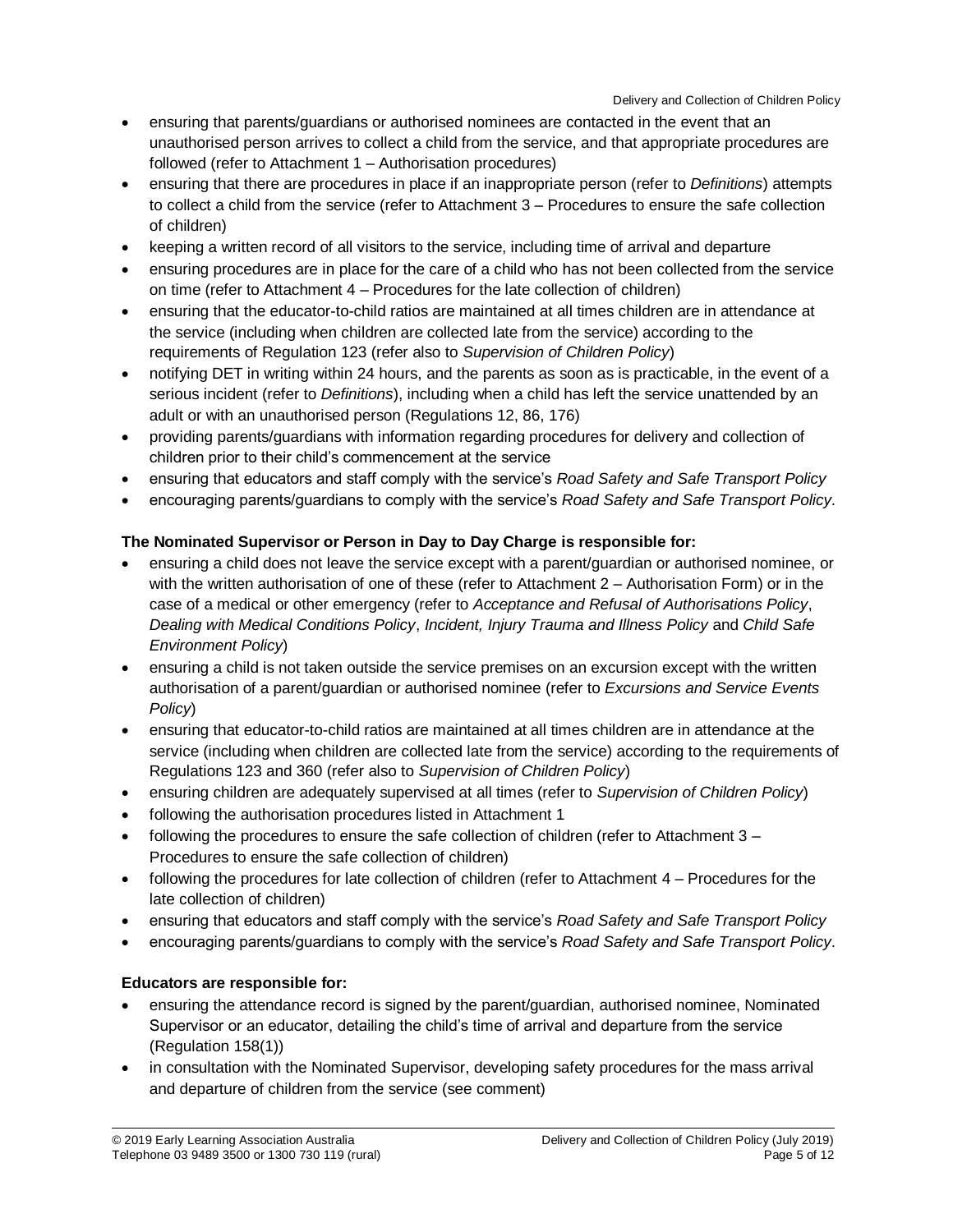- refusing to allow a child to depart from the service with a person who is not the parent/guardian or authorised nominee, or where there is not written authorisation of one of these (refer to Attachment 2 – Authorisation Form) (refer also to *Acceptance and Refusal of Authorisations Policy*)
- implementing the authorisation procedures outlined in Attachment 1 in the event that a parent/guardian or authorised nominee telephones the service to advise that a person not listed on their child's enrolment form will be collecting their child
- following the authorisation procedures (Attachment 1) and contacting the parents/guardians or authorised nominees if an unauthorised person arrives to collect a child from the service
- following procedures in the event that an inappropriate person (refer to *Definitions*) attempts to collect a child from the service (refer to Attachment 3 – Procedures to ensure the safe collection of children)
- informing the Approved Provider as soon as is practicable, but within 24 hours, if a child has left the service unattended by an adult or with an unauthorised person (refer to *Definitions*)
- following procedures for the late collection of children (refer to Attachment 4 Procedures for the late collection of children)
- maintaining educator-to-child ratios at all times children are in attendance at the service (including when children are collected late from the service)
- ensuring the entry/exit doors and gates are kept closed during program hours
- displaying an up-to-date list of the telephone numbers of the Approved Provider, DET, Child FIRST, DHHS Child Protection Service and the local police station
- complying with the service's *Road Safety and Safe Transport Policy*.

### **Parents/guardians are responsible for:**

- completing and signing the authorised nominee section of their child's enrolment form before their child attends the service
- signing and dating permission forms for excursions
- signing the attendance record as their child arrives at and departs from the service
- Supervising their child until the kinder session commences
- ensuring educators are aware that their child has arrived at/been collected from the service
- collecting their child on time at the end of each session/day
- alerting educators if they are likely to be late collecting their child
- providing written authorisation where children require medication to be administered by educators/staff, and signing and dating it for inclusion in the child's medication record (refer to *Definitions*)
- supervising their own child before signing them into the program and after they have signed them out of the program
- familiarising themselves with the service's *Road Safety and Safe Transport Policy*
- supervising other children in their care, including siblings, while attending or assisting at the service
- paying a late-collection fee if required by the service's *Fees Policy*.

### **Volunteers and students, while at the service, are responsible for following this policy and its procedures.**

## **EVALUATION**

In order to assess whether the values and purposes of the policy have been achieved, the Approved Provider will: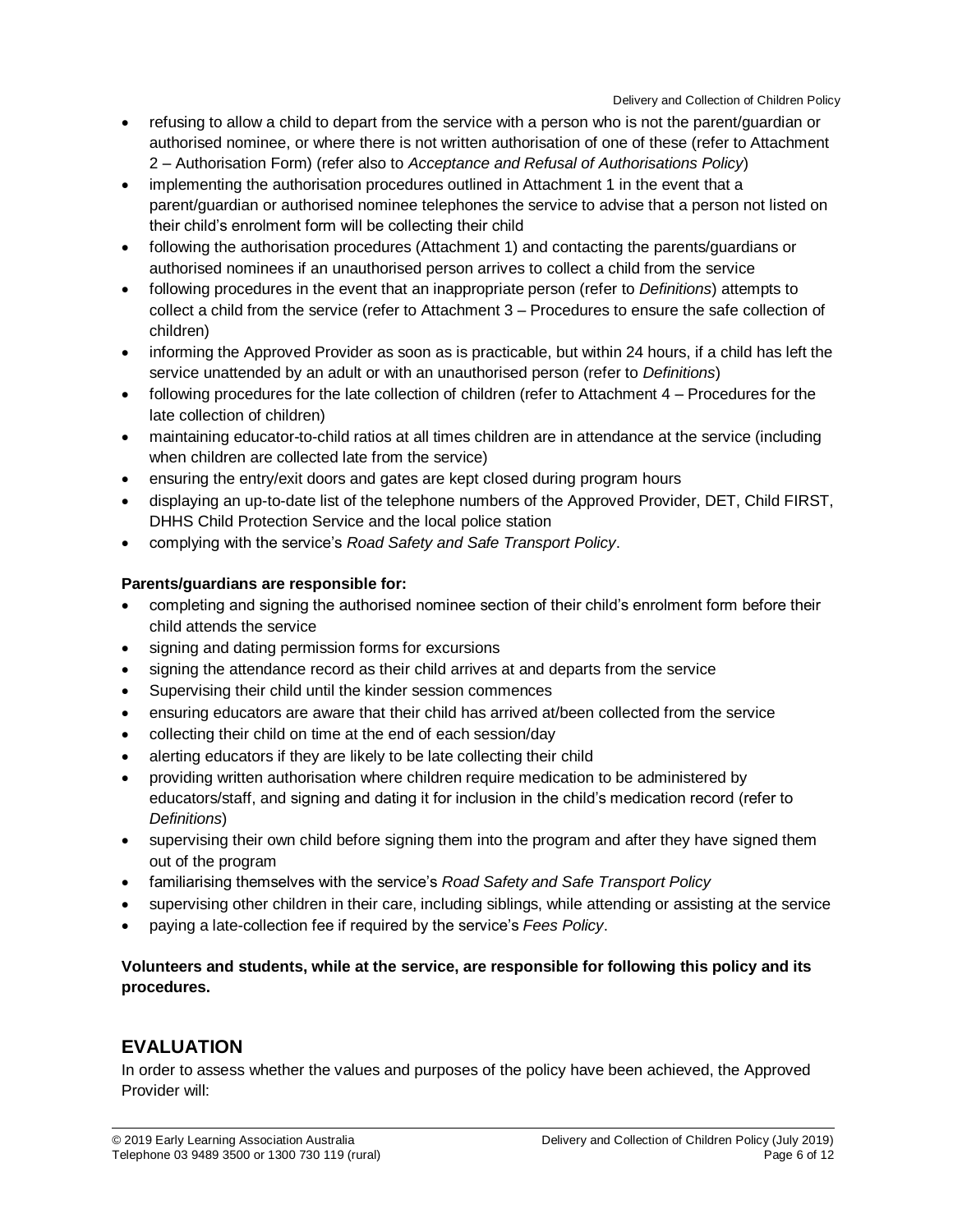- regularly seek feedback from everyone affected by the policy regarding its effectiveness
- monitor the implementation, compliance, complaints and incidents in relation to this policy
- keep the policy up to date with current legislation, research, policy and best practice
- revise the policy and procedures as part of the service's policy review cycle, or as required
- notify parents/guardians at least 14 days before making any changes to this policy or its procedures.

## **ATTACHMENTS**

- Attachment 1: Authorisation procedures
- Attachment 2: Authorisation Form
- Attachment 3: Procedures to ensure the safe collection of children
- Attachment 4: Procedures for the late collection of children

## **AUTHORISATION**

This policy was adopted by the Approved Provider of Thornbury Kindergarten on 12 November 2019

## REVIEW DATE: NOVEMBER 2022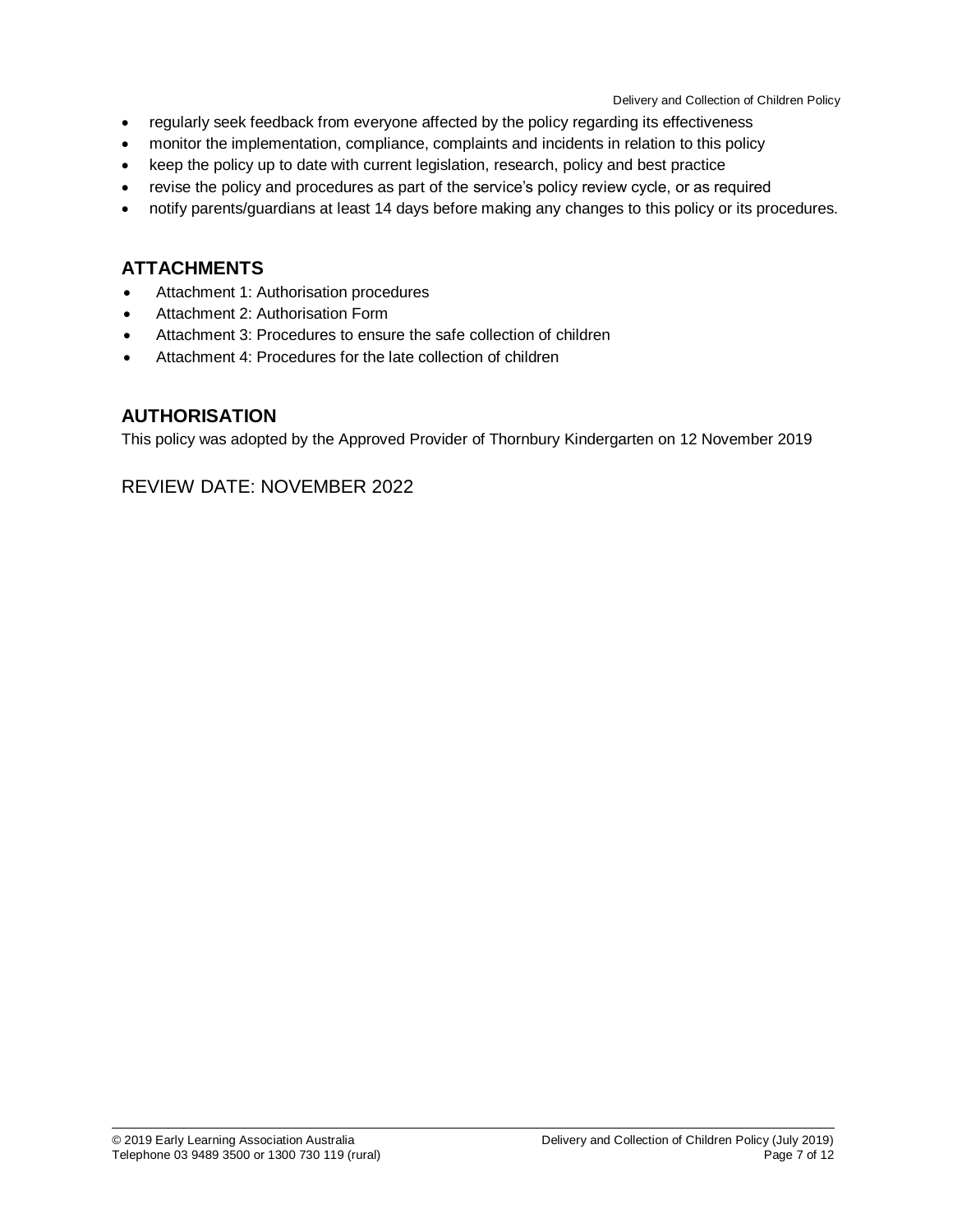Authorisation procedures

**These procedures are to be followed when a child is collected by an unauthorised person, including where a parent/guardian or authorised nominee telephones the service to notify that such a person will be collecting their child.**

The Nominated Supervisor will:

- 1. request that the parent/guardian or authorised nominee email the authorisation if it is possible to do so, detailing the name, address and telephone number of the person who will be collecting the child
- 2. accept a verbal authorisation if it is not possible for the parent/guardian or authorised nominee to provide authorisation via email or fax, provided the following procedure is followed:
	- a. all details of the person collecting the child, including the name, address and telephone number of the person must be obtained
	- b. two educators take the verbal authorisation message (recommended by DET)
	- c. the verbal authorisation is documented and stored with the child's enrolment record for
	- d. follow-up photo identification is obtained to confirm the person's identity on arrival at the service
	- e. ensure that parents/guardians or authorised nominees follow up a verbal authorisation by completing an Authorisation Form (Attachment 2) when next at the service, or by adding details of the new authorised nominee to the child's enrolment form
- 3. ensure that fax or email authorisation is stored with the child's enrolment record
- 4. ensure the attendance record is completed prior to child leaving the service
- 5. refuse to release a child where authorisation is not/cannot be provided by the parent/guardian or authorised nominee
- 6. contact police if the safety of the child or service staff is threatened
- 7. implement late collection procedures (refer to Attachment 4) if required
- 8. notify the Approved Provider in the event that written authorisation is not provided for further followup.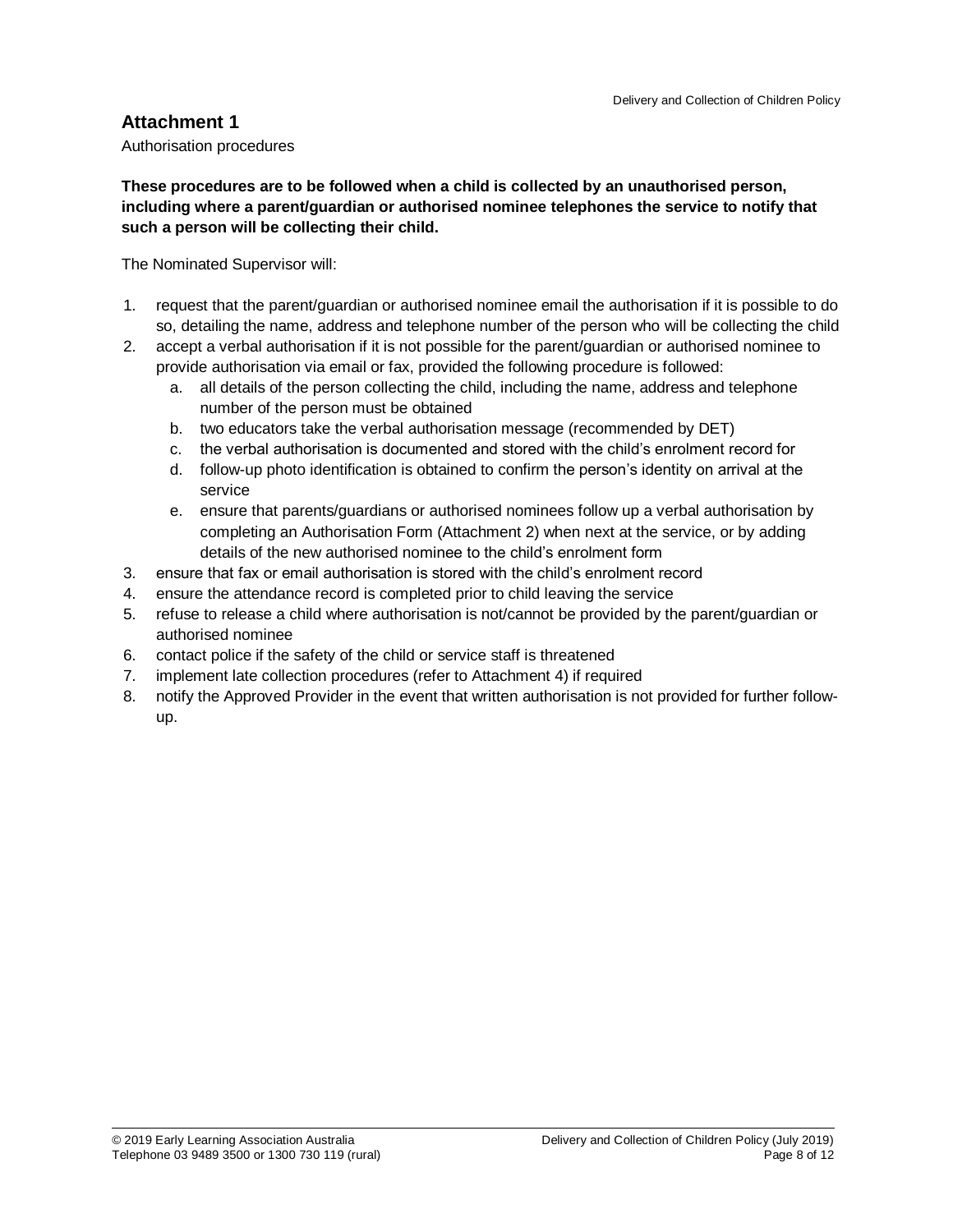### **Authorisation form**

To be used as a follow-up to a verbal/email authorisation when the parent/guardian or authorised nominee is next at the service

|                                                                                                                                                                     | by telephone/email/fax (please circle)                                                                                |       |
|---------------------------------------------------------------------------------------------------------------------------------------------------------------------|-----------------------------------------------------------------------------------------------------------------------|-------|
|                                                                                                                                                                     |                                                                                                                       | to be |
| collected from Thornbury Kindergarten on <b>Example 20</b> by:                                                                                                      |                                                                                                                       |       |
| Name:                                                                                                                                                               | <u> 1980 - Johann Barn, mars et al. (1980), et al. (1980), et al. (1980), et al. (1980), et al. (1980), et al. (1</u> |       |
|                                                                                                                                                                     |                                                                                                                       |       |
|                                                                                                                                                                     |                                                                                                                       |       |
| This was a one-off occasion and this person is not to be included on my child's enrolment form as an<br>authorised nominee to collect my child on an ongoing basis. |                                                                                                                       |       |
| Signed:                                                                                                                                                             | (Parent/guardian or authorised nominee) (2008)                                                                        |       |
| Date:                                                                                                                                                               |                                                                                                                       |       |
| This form will be attached to the child's enrolment form.                                                                                                           |                                                                                                                       |       |

### **Authorisation form**

To be used where the parent/guardian or authorised nominee is able to provide prior written authorisation

 $\_$  , and the set of the set of the set of the set of the set of the set of the set of the set of the set of the set of the set of the set of the set of the set of the set of the set of the set of the set of the set of th

| Name:                          |  |
|--------------------------------|--|
| Address:                       |  |
|                                |  |
|                                |  |
| from [Service Name] on [Date]. |  |

This will be a one-off occasion and this person is **not** to be included on my child's enrolment form as an authorised nominee to collect my child on an ongoing basis.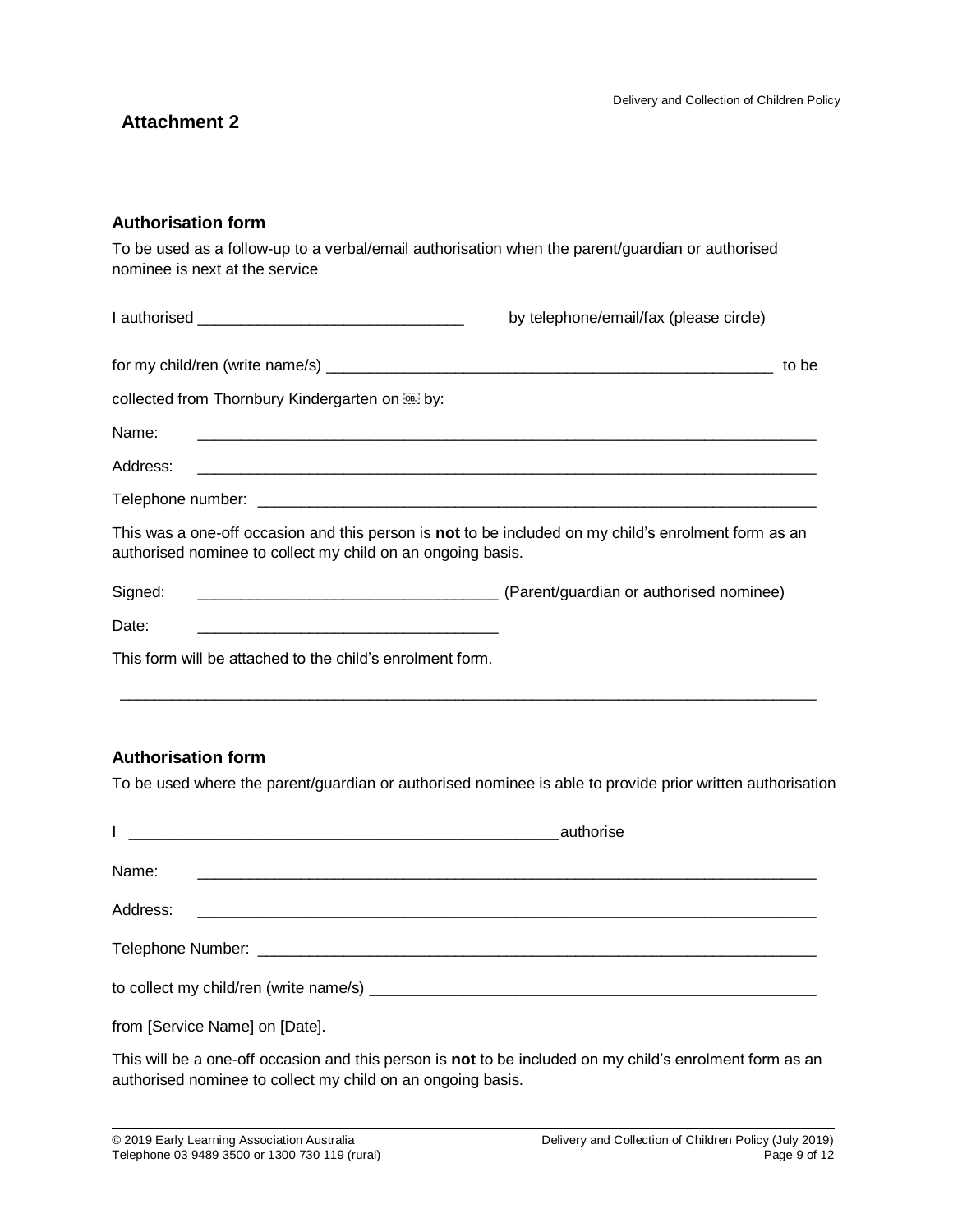Signed: \_\_\_\_\_\_\_\_\_\_\_\_\_\_\_\_\_\_\_\_\_\_\_\_\_\_\_\_\_\_\_\_\_\_\_ (Parent/guardian or authorised nominee)

Date: \_\_\_\_\_\_\_\_\_\_\_\_\_\_\_\_\_\_\_\_\_\_\_\_\_\_\_\_\_\_\_\_\_\_\_

This form will be attached to the child's enrolment form.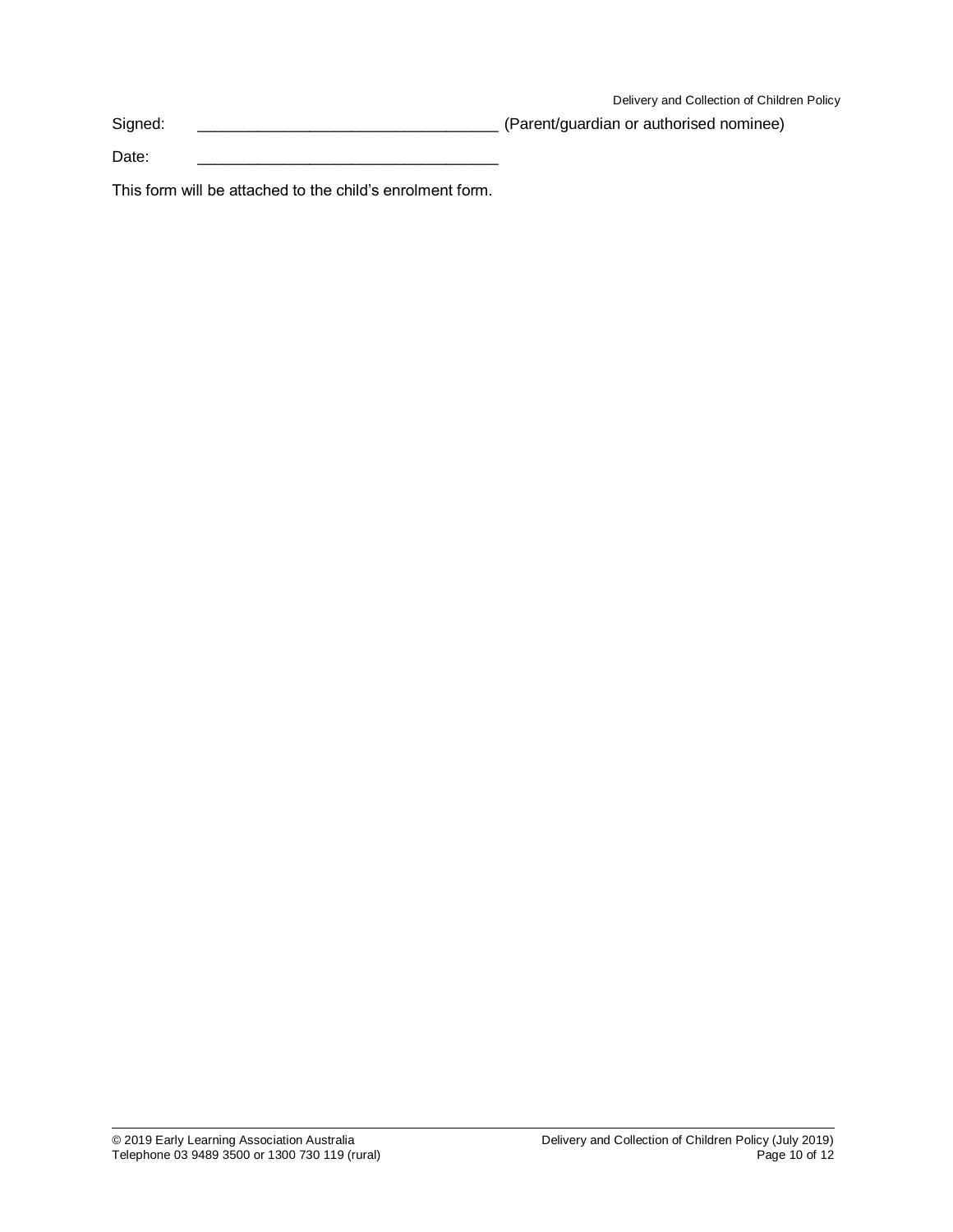Procedures to ensure the safe collection of children

Early childhood professionals have a duty of care not to endanger children at the service by knowingly placing them in a situation that could reasonably be expected to be dangerous, including releasing a child into the care of an inappropriate person (refer to *Definitions*).

Where an educator believes that the parents/guardians or authorised nominee may be ill, affected by alcohol or drugs, or not able to safely care for the child, the following procedures must be followed.

- Consult with the Nominated Supervisor or the Approved Provider, if possible.
- Advise the person collecting the child of their concerns and suggest contacting an alternative authorised nominee to collect the child.
- If the Nominated Supervisor or the Approved Provider fears for the safety of the child, themselves or other service staff at any time, contact the police immediately.
- Complete the *Incident, Injury, Trauma and Illness Record* and file with the child's enrolment form.
- Inform the Approved Provider as soon as is practicable, and at least within 24 hours of the incident.
- Inform the Regulatory Authority (DET) within 24 hours of a serious incident occurring (refer to *Definitions*).